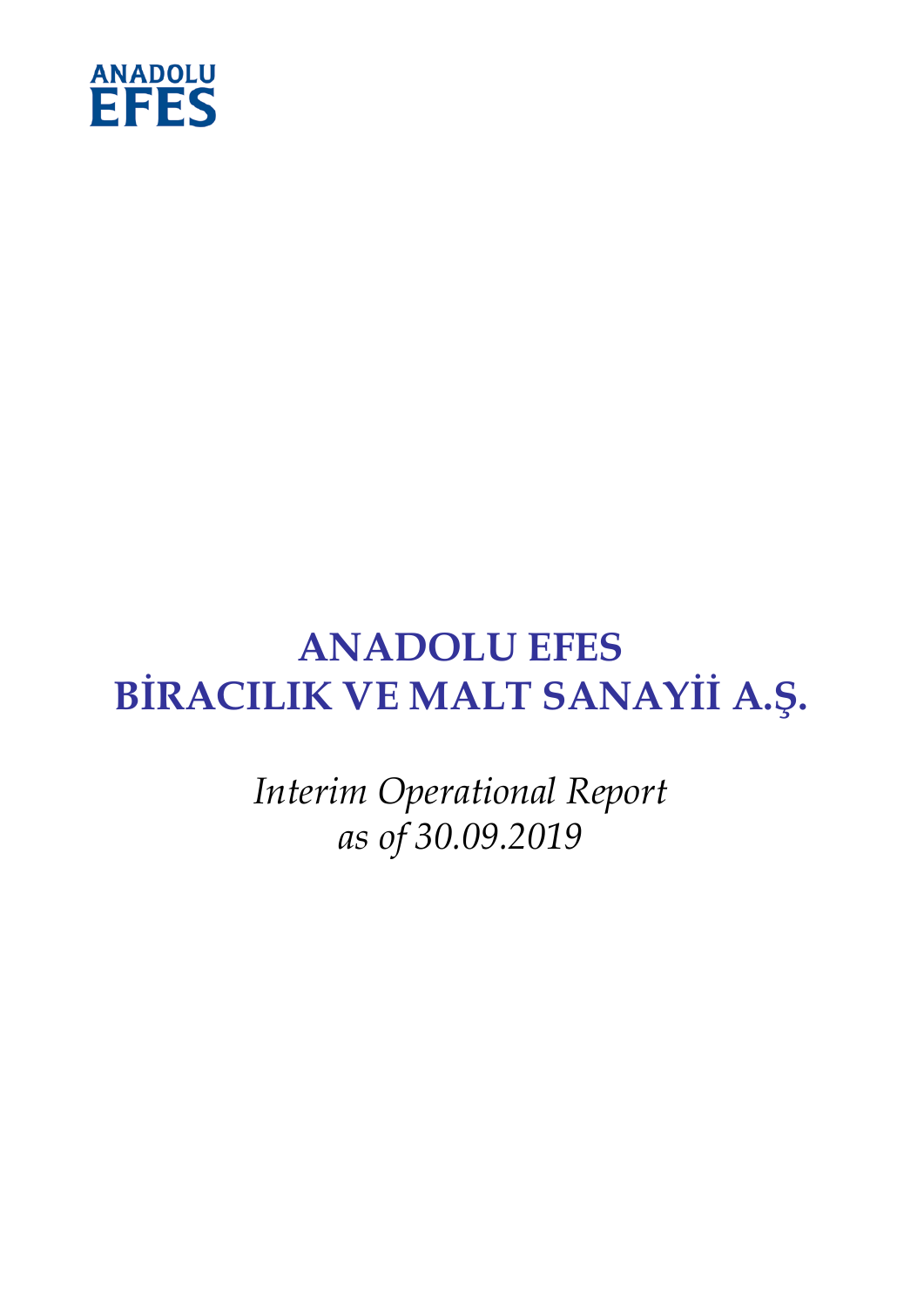

#### 1. Anadolu Efes in Brief:

Anadolu Efes Biracılık ve Malt Sanayii A.Ş. ("Anadolu Efes") carries out its business and operations across a broad region that includes Turkey, Russia, members of the Commonwealth of Independent States (CIS), and Central Asian and Middle Eastern countries. Anadolu Efes is a subsidiary of AG Anadolu Group Holding A.Ş., one of Turkey's biggest conglomerates, and is responsible for the conduct of Anadolu Group's operations in the beverages sector.

Anadolu Efes started out its business with two breweries that it opened in Turkey back in 1969. Shortly, the company became the leader of the domestic beer market. Anadolu Efes runs its international beer operations through Efes Breweries International NV ("EBI"), its 100% subsidiary based in Netherlands. Anadolu Efes is also the main shareholder (50.3%) of Coca- Cola İçecek A.Ş. ("CCI"), which runs Coca-Cola operations in Turkey and abroad.

Making about two-thirds of its net sales in international markets, Anadolu Efes is Europe's 6th and the world's 16th largest brewer by sales volume. The company serves a population of close to 700 million with beer and soft drinks brands in its portfolio. With 21 breweries, 5 malteries, 1 hops processing facility and 1 preform plant in 6 countries, and 26 bottling plants in 10 countries, including Turkey among others, Anadolu Efes is operating as one of the most important players in its region. The company ships its products to more than 70 countries.

#### 2. Corporate Structure:

## 2.1 Capital Structure:

The composition of shareholders and their respective percentage of ownership can be summarized as follows:

#### **Anadolu Efes Biracılık ve Malt Sanayii A.Ş. Capital Structure (as of 30.09.2019);**

|                                  | <b>Share Amount (TL)</b> | Share Ratio (%) |
|----------------------------------|--------------------------|-----------------|
| AG Anadolu Grubu Holding A.S.    | 254.891.157              | 43.05           |
| AB InBev Harmony Ltd.            | 142.105.263              | 24.00           |
| <b>Publicly-traded and other</b> | 195.108.843              | 32.95           |
| <b>Total issued capital</b>      | 592.105.263              | 100.00          |

As of 30.09.2019, Anadolu Efes has registered capital ceiling of TL 900,000,000, issued capital of TL 592,105,263. Company's capital is comprised of 592,105,263 shares each with a nominal value of 1 (one) TL. 142,105,263 of the shares are registered to and owned by AB InBev Harmony Limited, while 450,000,000 of the shares are bearer shares. Of Anadolu Efes' capital stock, 43.05% is held by AG Anadolu Group Holding A.Ş. and 24% is held by AB InBev Harmony Ltd, while 33% is publicly owned. AG Anadolu Grubu Holding A.Ş. (AGHOL.IS) is a publicly held company trading on the Borsa Istanbul (BIST).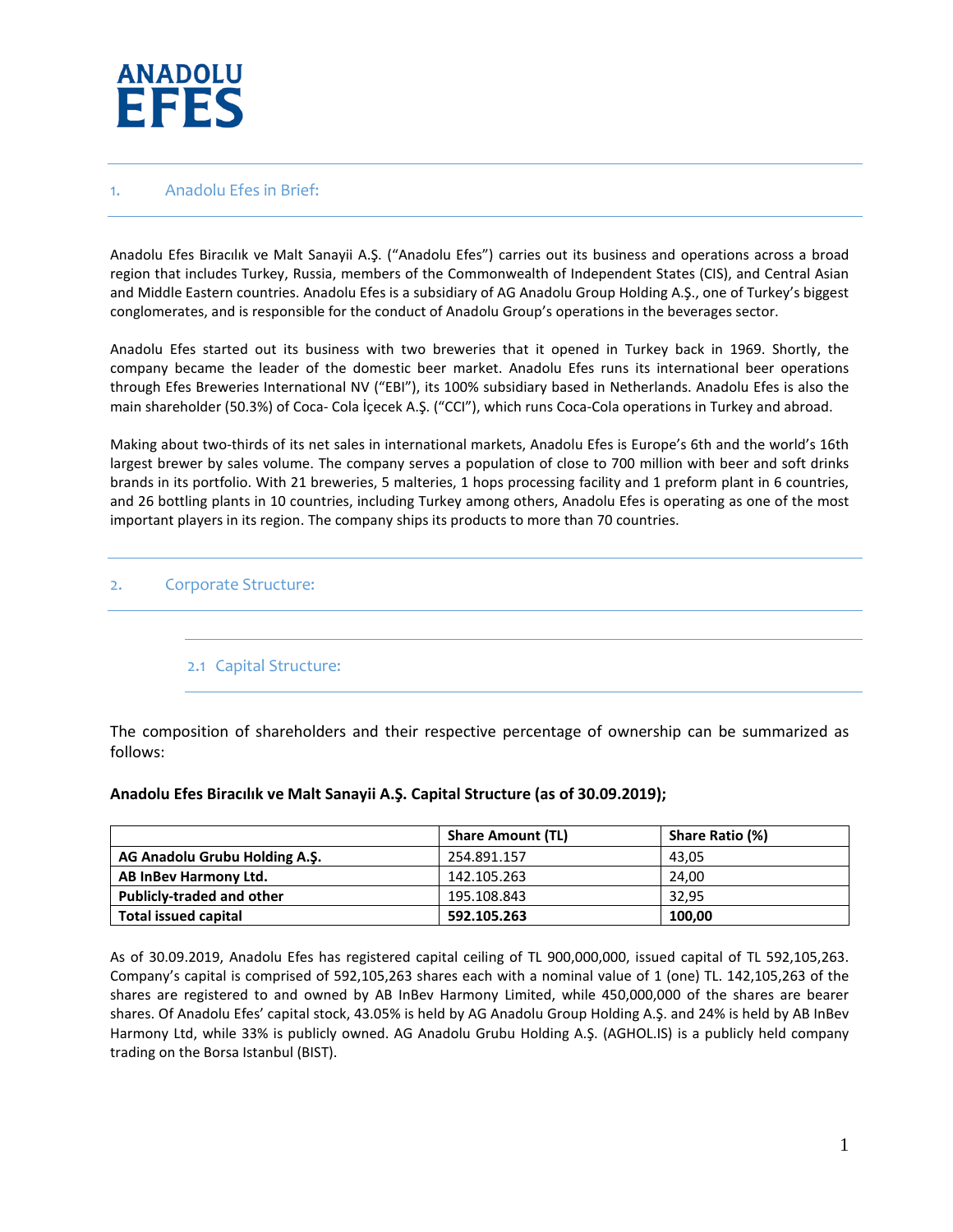

## 2.2 Main Subsidiaries (as of September 30, 2019):



## 2.3 Organizational Chart (as of September 30, 2019):



"as of 30.09.2019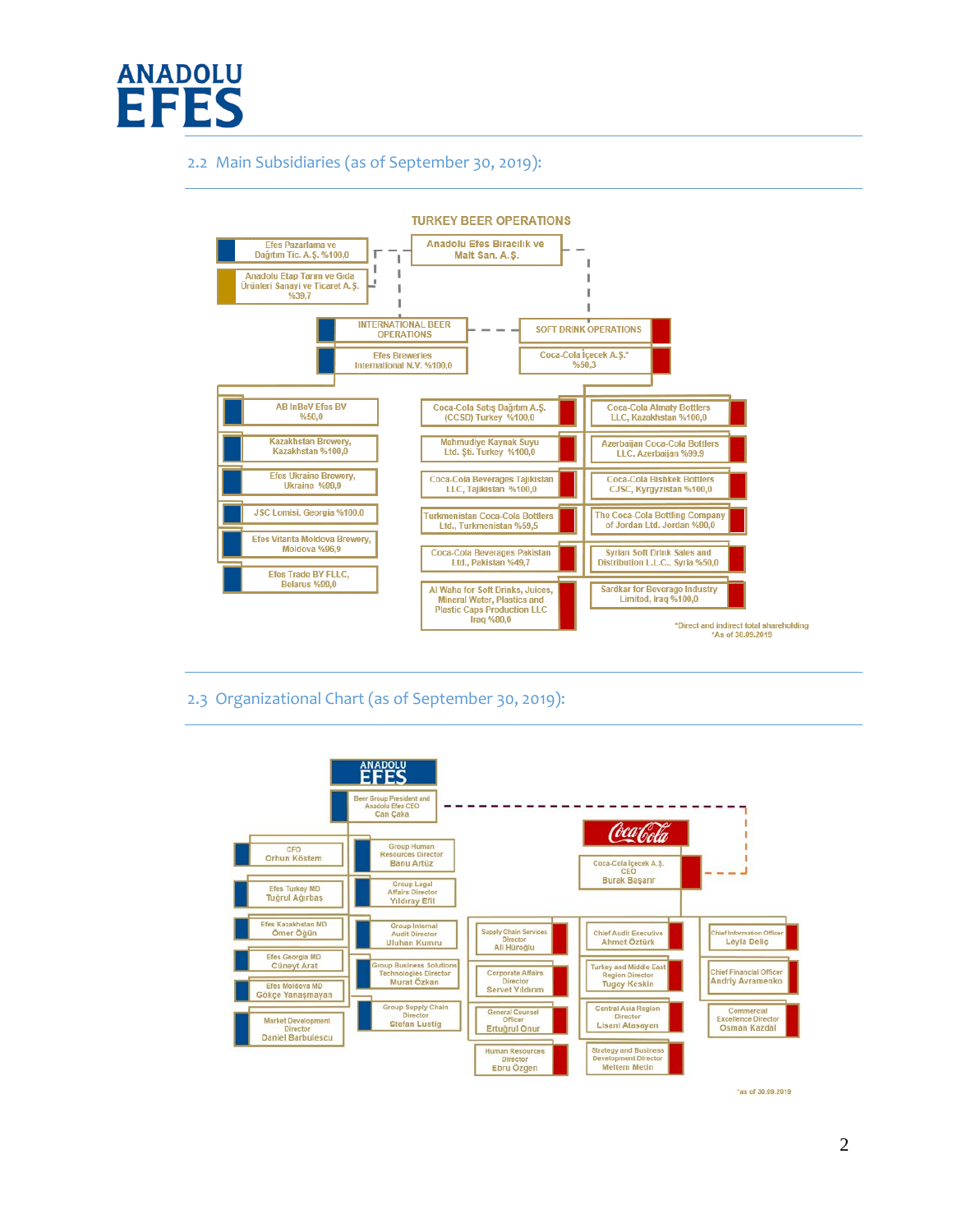

### 3. Developments in the period :

## 3.1 Regarding the change in Early Detection of Risk Committee (July 18, 2019)

It has been decided by our Board of Directors to appoint Mr. Ben Graham as the member of the Committee for Early Detection of Risks effective as of July 18, 2019, for the place vacated by the resignation of Mr. Craig Katerberg.

3.2 Announcement Regarding Standard and Poor's Credit Rating (Sep 24, 2019)

Standard & Poor's ("S&P") affirmed the long-term corporate credit rating and outlook of Anadolu Efes as "BBB- /Stable" after its annual review of the corporate credit rating.

In S&P's assessment, Anadolu Efes' business risk was rated as satisfactory, financial risk as intermediate and liquidity as adequate.

In its report, S&P highlights the balanced product portfolio supported by well-known brands, leading market positions in operations and strengthened position in Russian beer market, improved geographical diversity, long track record of positive free operating cash flow and disciplined financial policy as key credit strengths.

The stable outlook reflects S&P's view of Anadolu Efes' ability to continue generating stable free operating cash flow and maintain moderate debt leverage over the next two years, despite the difficult macroeconomic conditions.

## 4. Corporate Governance Compliance Report :

#### 4.1 Investor Relations Department:

Investor Relations and Treasury Department, established within our Company's Finance Directorate, continued to conduct the relations with our shareholders in the first nine months of 2019.

**N. Orhun Köstem – Anadolu Efes CFO** Tel: 0 216 586 80 00 Faks: 0 216 378 91 93 e-mail: [orhun.kostem@anadoluefes.com](mailto:orhun.kostem@anadoluefes.com)

**Çiçek Uşaklıgil Özgüneş – Investor Relations and Treasury Director** Tel: 0 216 586 80 37 Fax: 0 216 389 58 63 e-mail: [cicek.usakligil@anadoluefes.com](mailto:cicek.usakligil@anadoluefes.com)